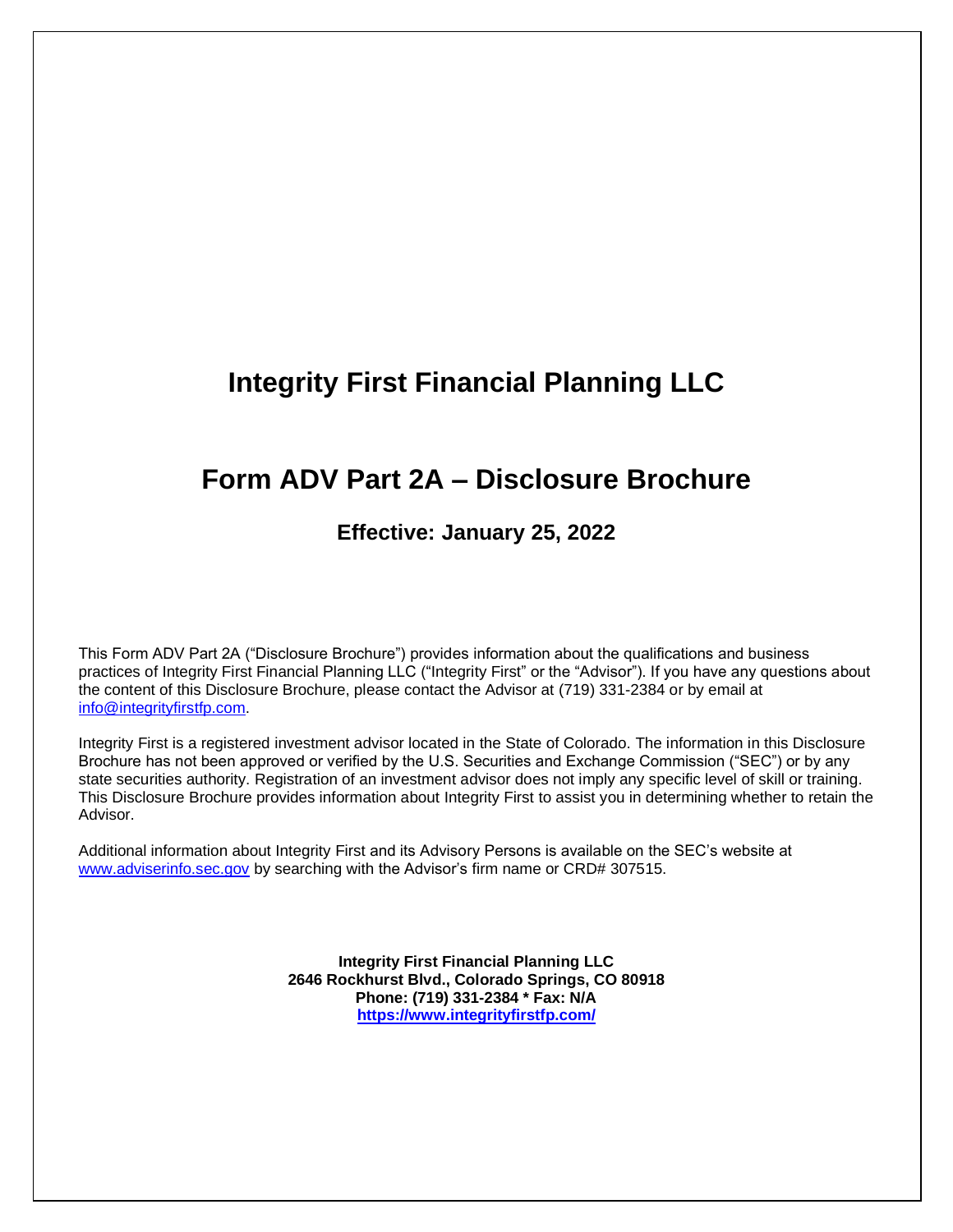# **Item 2 – Material Changes**

#### **Material Changes**

The following material changes have been made to this Disclosure Brochure since the last annual amendment filing:

• The Advisor may recommend Altruist Financial LLC to custody Client assets. Please see Item 12 for additional information.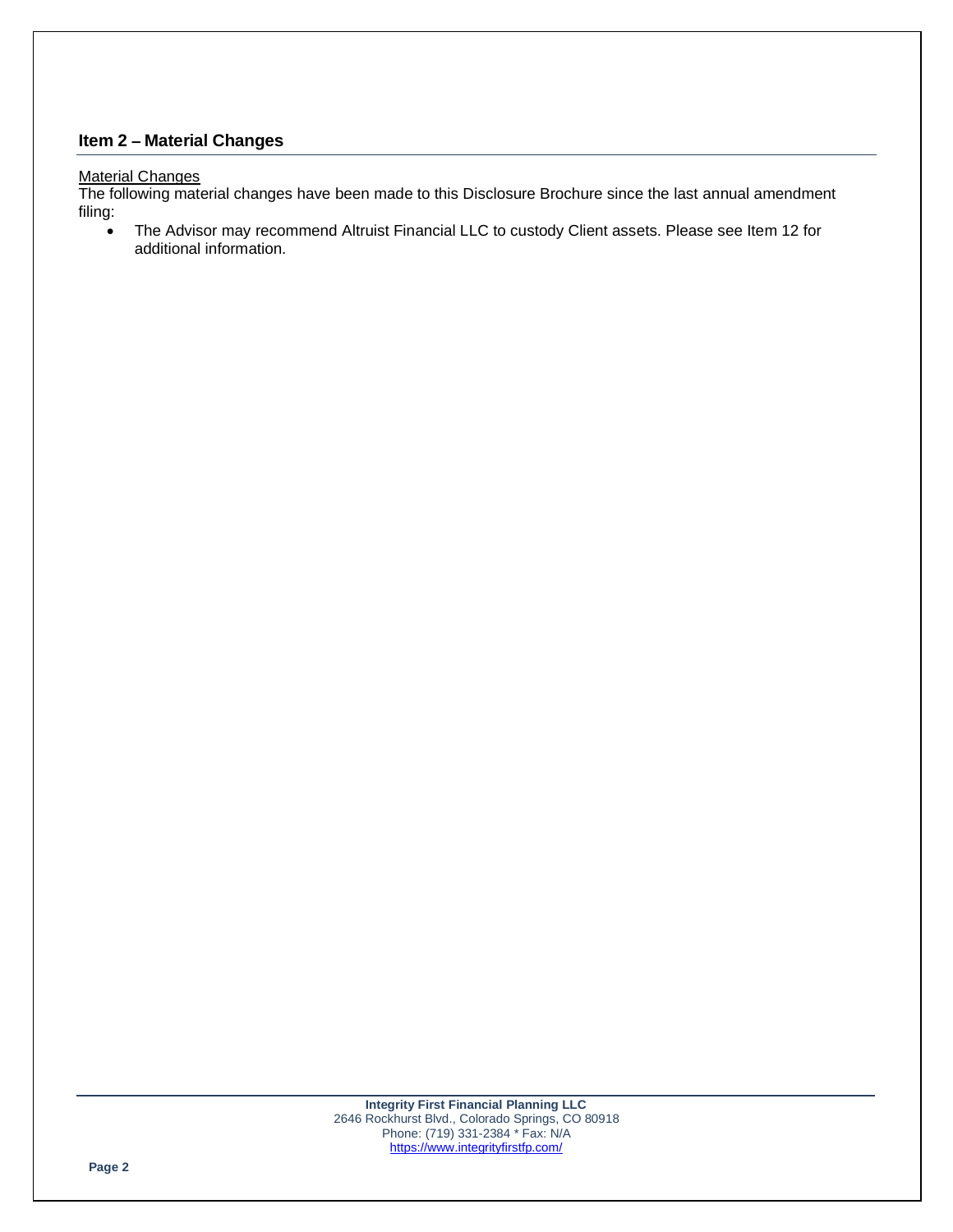# Item 3 - Table of Contents

| Item 11 – Code of Ethics, Participation or Interest in Client Transactions and Personal Trading 10 |  |
|----------------------------------------------------------------------------------------------------|--|
|                                                                                                    |  |
|                                                                                                    |  |
|                                                                                                    |  |
|                                                                                                    |  |
|                                                                                                    |  |
|                                                                                                    |  |
|                                                                                                    |  |
|                                                                                                    |  |
|                                                                                                    |  |
|                                                                                                    |  |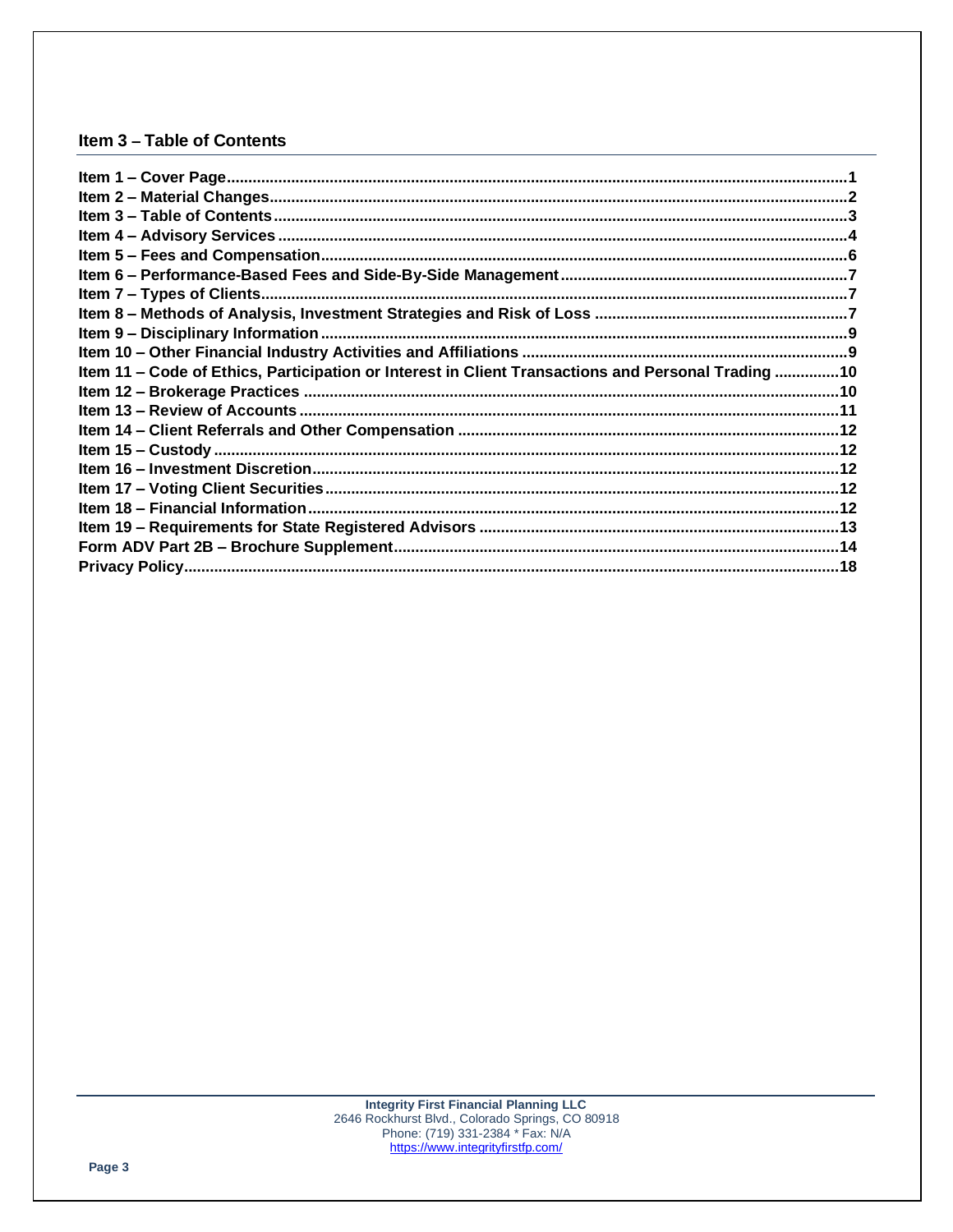#### **Item 4 – Advisory Services**

Integrity First Financial Planning LLC ("Integrity First" or the "Advisor") is a registered investment advisor located in the State of Colorado. The Advisor is organized as a Limited Liability Company (LLC) under the laws of Colorado. Integrity First was founded in April 2020 and is owned and operated by James F. Harvey, CPA, CFP® (President, Chief Executive Officer, and Chief Compliance Officer). This Disclosure Brochure provides information regarding the qualifications, business practices, and the advisory services provided by Integrity First.

Integrity First offers investment advisory services to individuals and high net worth individuals (each referred to as a "Client").

The Advisor serves as a fiduciary to Clients, as defined under the applicable laws and regulations. As a fiduciary, the Advisor upholds a duty of loyalty, fairness and good faith towards each Client and seeks to mitigate potential conflicts of interest. Integrity First's fiduciary commitment is further described in the Advisor's Code of Ethics. For more information regarding the Code of Ethics, please see Item 11 – Code of Ethics, Participation or Interest in Client Transactions and Personal Trading.

#### Investment Management Services

Integrity First provides customized investment advisory solutions for its Clients. This is achieved through continuous personal Client contact and interaction while providing discretionary investment management and related advisory services. Integrity First works closely with each Client to identify their investment goals and objectives as well as risk tolerance and financial situation in order to create a portfolio strategy. Integrity First will then construct an investment portfolio, consisting of low-cost, diversified mutual funds and/or exchange-traded funds ("ETFs"), stocks and bonds to achieve the Client's investment goals. The Advisor may also utilize real estate investment trusts ("REITs") to meet the needs of its Clients. The Advisor may retain certain types of investments based on a Client's legacy investments based on portfolio fit and/or tax considerations.

Integrity First's investment strategies are primarily long-term focused, but the Advisor may buy, sell or re-allocate positions that have been held for less than one year to meet the objectives of the Client or due to market conditions. Integrity First will construct, implement and monitor the portfolio to ensure it meets the goals, objectives, circumstances, and risk tolerance agreed to by the Client. Each Client will have the opportunity to place reasonable restrictions on the types of investments to be held in their respective portfolio, subject to acceptance by the Advisor.

Integrity First evaluates and selects investments for inclusion in Client portfolios only after applying its internal due diligence process. Integrity First may recommend, on occasion, redistributing investment allocations to diversify the portfolio. Integrity First may recommend specific positions to increase sector or asset class weightings. The Advisor may recommend employing cash positions as a possible hedge against market movement. Integrity First may recommend selling positions for reasons that include, but are not limited to, harvesting capital gains or losses, business or sector risk exposure to a specific security or class of securities, overvaluation or overweighting of the position[s] in the portfolio, change in risk tolerance of the Client, generating cash to meet Client needs, or any risk deemed unacceptable for the Client's risk tolerance.

*Retirement Plan Accounts* – When deemed to be in the Client's best interest, the Advisor will recommend that a Client rollover its retirement plan account into an account managed by the Advisor. In such instances, the Advisor will serve as an investment fiduciary as that term is defined under The Employee Retirement Income Security Act of 1974 ("ERISA"). Such a recommendation creates a conflict of interest if the Advisor will earn a new (or increase its current) advisory fee as a result of the rollover. No client is under any obligation to roll over retirement plan assets to an account managed by the Advisor.

At no time will Integrity First accept or maintain custody of a Client's funds or securities, except for the limited authority as outlined in Item 15 – Custody. All Client assets will be managed within the designated account[s] at the Custodian, pursuant to the terms of the advisory agreement. Please see Item 12 – Brokerage Practices.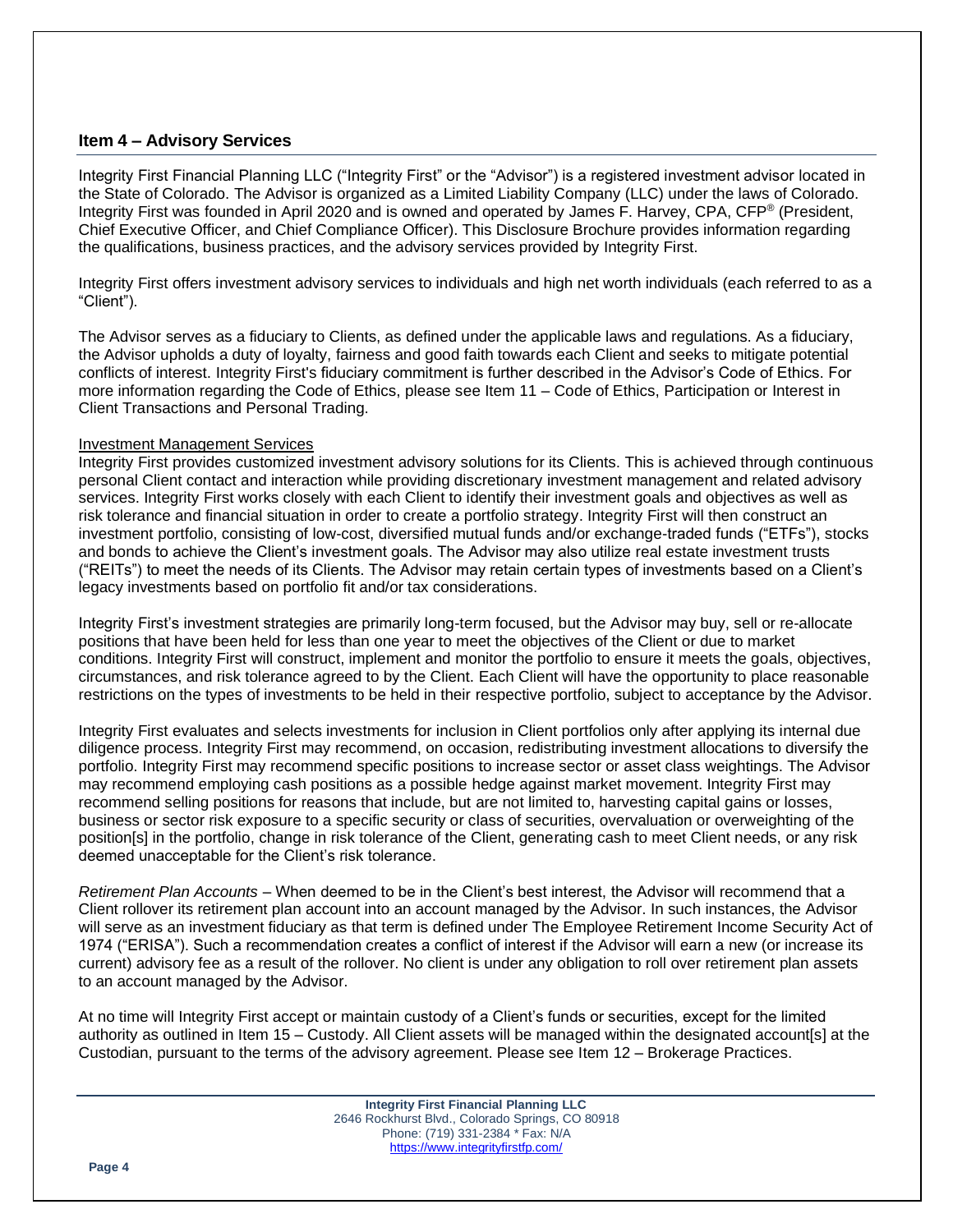Prior to engaging Integrity First to provide investment advisory services, each Client is required to enter into one or more agreements with the Advisor that define the terms, conditions, authority and responsibilities of the Advisor and the Client. These services may include:

- Establishing an Investment Strategy Integrity First, in connection with the Client, will develop a strategy that seeks to achieve the Client's goals and objectives.
- Asset Allocation Integrity First will develop a strategic asset allocation that is targeted to meet the investment objectives, time horizon, financial situation and tolerance for risk for each Client.
- Portfolio Construction Integrity First will develop a portfolio for the Client that is intended to meet the stated goals and objectives of the Client.
- Investment Management and Supervision Integrity First will provide investment management and ongoing oversight of the Client's investment portfolio.

#### Financial Planning Services

Integrity First will typically provide a variety of financial planning services to Clients either as a component of investment management, or pursuant to a written financial planning agreement. Services are offered in several areas of a Client's financial situation, depending on their goals and objectives. Generally, such financial planning services involve preparing a formal financial plan based on the Client's financial goals and objectives. This planning may encompass one or more areas of need, including but not limited to, investment planning, retirement planning, personal savings, education savings and other areas of a Client's financial situation.

A financial plan developed for the Client will usually include general recommendations for a course of activity or specific actions to be taken by the Client. For example, recommendations may be made that the Client start or revise their investment programs, commence or alter retirement savings, establish education savings and/or charitable giving programs.

Integrity First may also refer Clients to an accountant, attorney or other specialists, as appropriate for their unique situation. For certain financial planning engagements, the Advisor will provide a written summary of the Client's financial situation, observations, and recommendations. Plans are typically completed within six (6) months of contract date, assuming all information and documents requested are provided promptly.

Financial planning recommendations pose a conflict between the interests of the Advisor and the interests of the Client. For example, the Advisor has an incentive to recommend that Clients engage the Advisor for investment management services or to increase the level of investment assets with the Advisor, as it would increase the amount of advisory fees paid to the Advisor. Clients are not obligated to implement any recommendations made by the Advisor or maintain an ongoing relationship with the Advisor. If the Client elects to act on any of the recommendations made by the Advisor, the Client is under no obligation to implement the transaction through the Advisor.

#### Wrap Fee Programs

Integrity First does not manage or place Client assets into a wrap fee program. Investment management services are provided directly by Integrity First.

#### Assets Under Management

As of December 31, 2021, Integrity First manages \$6,300,153 in Client assets, all of which are managed on a discretionary basis. Clients may request more current information at any time by contacting the Advisor.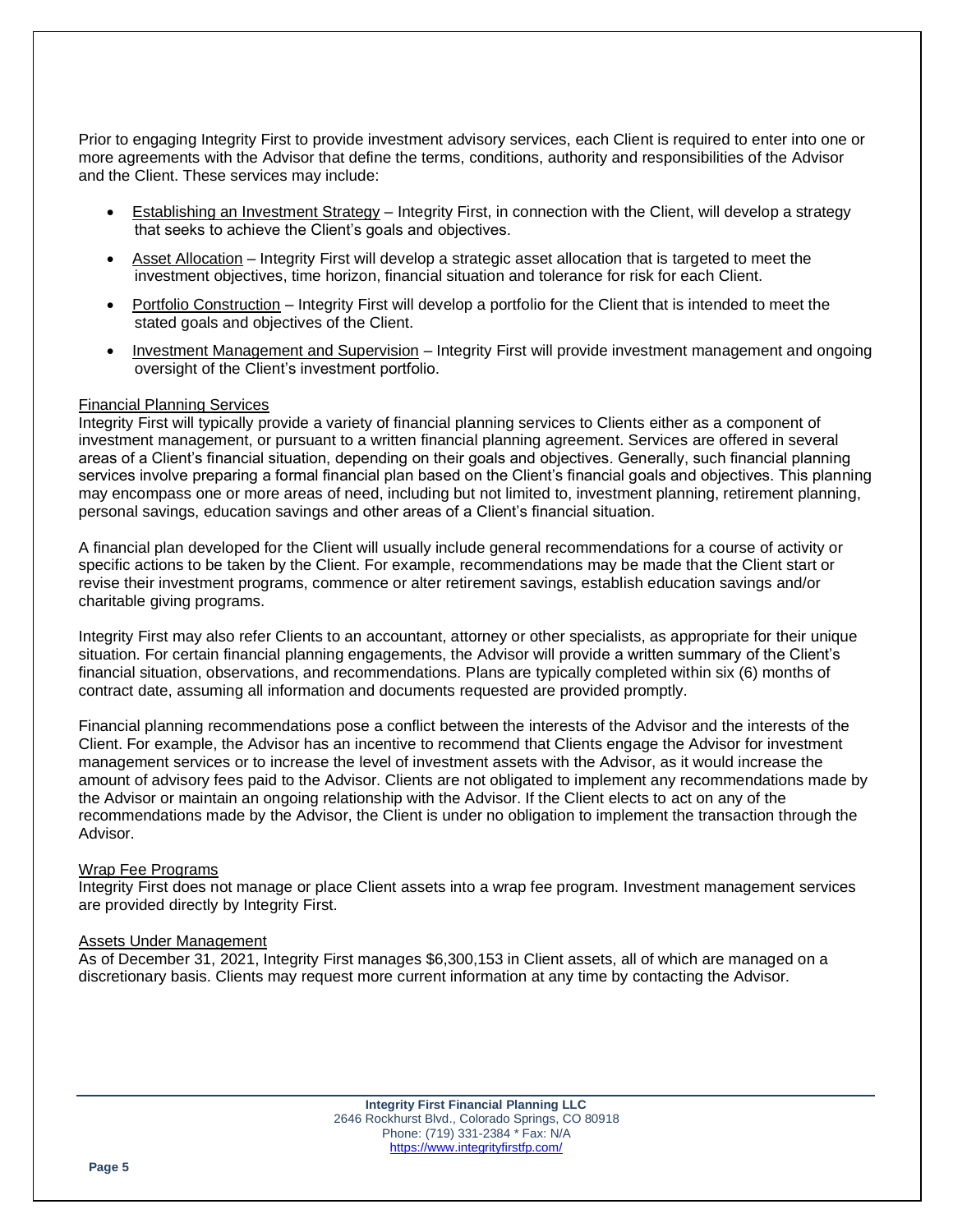# **Item 5 – Fees and Compensation**

The following paragraphs detail the fee structure and compensation methodology for services provided by the Advisor. Each Client engaging the Advisor for services described herein shall be required to enter into one or more written agreements with the Advisor.

#### Investment Management Services

Investment advisory fees are paid quarterly, at the end of each calendar quarter, pursuant to the terms of the investment advisory agreement. Investment advisory fees are based on the market value of assets under management at the end of the prior calendar quarter. Investment advisory fees are based on the following schedule:

| <b>Assets Under Management (\$)</b> | Annual Rate (%) |
|-------------------------------------|-----------------|
| Up to \$1,000,000*                  | $0.50\%$        |
| Above \$1,000,000                   | 0.30%           |

\*Minimum annual fee of \$2,400

Our investment advisory fee is based on a blended tier. For example, a \$1.25 million account is charged 50 basis points on the first \$1 million and 30 basis points on the remaining amount.

The investment advisory fee in the first quarter of service is prorated from the inception date of the account[s] to the end of the first quarter. Fees may be negotiable at the sole discretion of the Advisor. The Client's fees will take into consideration the aggregate assets under management with the Advisor. All securities held in accounts managed by Integrity First will be independently valued by the Custodian. The Advisor will conduct periodic reviews of the Custodian's valuations.

The Advisor's fee is exclusive of, and in addition to any applicable securities transaction and custody fees, and other related costs and expenses described in Item 5.C below, which may be incurred by the Client. However, the Advisor shall not receive any portion of these commissions, fees, and costs.

Investment advisory fees are calculated by the Advisor or its delegate and deducted from the Client's account[s] at the Custodian. The Advisor shall send an invoice to the Custodian indicating the amount of the fees to be deducted from the Client's account[s] at the respective quarter-end date. The amount due is calculated by applying the quarterly rate (annual rate divided by 4) to the total assets under management with Integrity First at the end of each quarter. Clients will be provided with a statement, at least quarterly, from the Custodian reflecting deduction of the investment advisory fee. In addition, the Advisor will provide the Client a report itemizing the fee, including the calculation period covered by the fee, the account value and the methodology used to calculate the fee. Clients are urged to also review and compare the statement provided by the Advisor to the brokerage statement from the Custodian, as the Custodian does not perform a verification of fees. Clients provide written authorization permitting advisory fees to be deducted by Integrity First to be paid directly from their account[s] held by the Custodian as part of the investment advisory agreement and separate account forms provided by the Custodian.

Integrity First may be compensated for its investment management services at the end of the quarter after services are rendered. Either party may terminate the investment advisory agreement, at any time, by providing advance written notice to the other party. The Client may also terminate the investment advisory agreement within five (5) business days of signing the Advisor's agreement at no cost to the Client. After the five-day period, the Client will incur charges for bona fide advisory services rendered to the point of termination and such fees will be due and payable by the Client. The Client's investment advisory agreement with the Advisor is non-transferable without the Client's prior consent.

# Financial Planning Services

Integrity First offers stand-alone financial planning services at an hourly rate of \$175 per hour. Fees may be negotiable based on the nature and complexity of the services to be provided and the overall relationship with the Advisor. An estimate for total hours and overall costs will be provided to the Client prior to engaging for these services.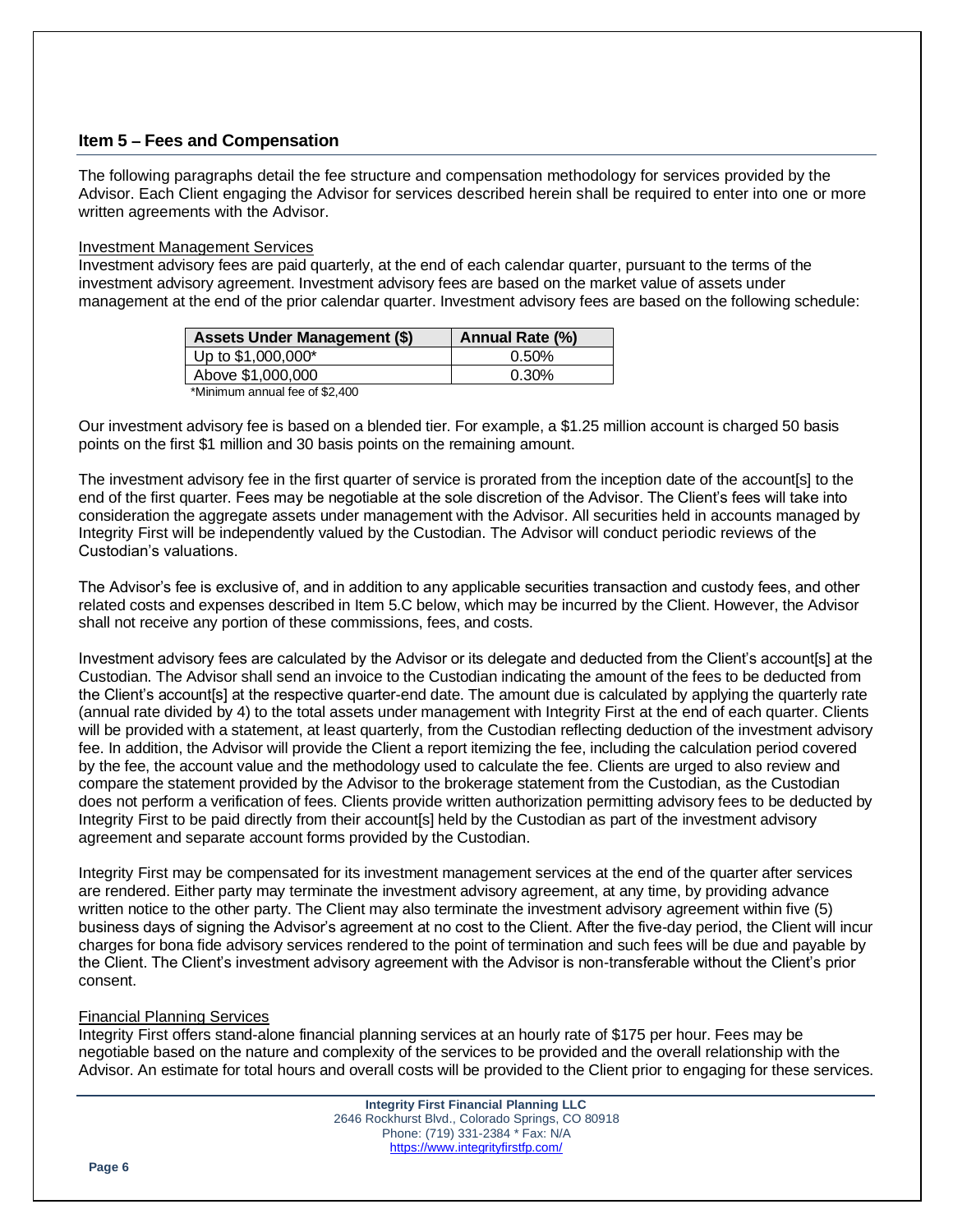Financial planning fees may be invoiced up to fifty percent (50%) of the expected total fee upon execution of the financial planning agreement. The balance shall be invoiced upon completion of the agreed upon deliverable[s].

Integrity First may require an advance deposit as described above. Either party may terminate the financial planning agreement, at any time, by providing advance written notice to the other party. The Client may also terminate the financial planning agreement within five (5) business days of signing the Advisor's agreement at no cost to the Client. After the five-day period, the Client will incur charges for bona fide advisory services rendered to the point of termination and such fees will be due and payable by the Client. Upon termination, the Client shall be billed for actual hours logged on the planning project times the contractual hourly rate. Upon termination, the Advisor will refund any unearned, prepaid planning fees. The Client's financial planning agreement with the Advisor is non-transferable without the Client's prior consent.

#### Other Fees and Expenses

Clients may incur certain fees or charges imposed by third parties, other than Integrity First, in connection with investments made on behalf of the Client's account[s]. The Client is responsible for all custody and securities execution fees charged by the Custodian, as applicable. The Advisor's recommended Custodian does not charge securities transaction fees for ETF and equity trades in a Client's account, provided that the account meets the terms and conditions of the Custodian's brokerage requirements. However, the Custodian typically charges for mutual funds and other types of investments. The fees charged by Integrity First are separate and distinct from these custody and execution fees.

In addition, all fees paid to Integrity First for investment advisory services are separate and distinct from the expenses charged by mutual funds and ETFs to their shareholders, if applicable. These fees and expenses are described in each fund's prospectus. These fees and expenses will generally be used to pay management fees for the funds, other fund expenses, account administration (e.g., custody, brokerage and account reporting), and a possible distribution fee. A Client may be able to invest in these products directly, without the services of Integrity First, but would not receive the services provided by Integrity First which are designed, among other things, to assist the Client in determining which products or services are most appropriate for each Client's financial situation and objectives. Accordingly, the Client should review both the fees charged by the fund[s] and the fees charged by Integrity First to fully understand the total fees to be paid. Please refer to Item 12 – Brokerage Practices for additional information.

Integrity First does not buy or sell securities to earn commissions and does not receive any compensation for securities transactions in any Client account, other than the investment advisory fees noted above.

# **Item 6 – Performance-Based Fees and Side-By-Side Management**

Integrity First does not charge performance-based fees for its investment advisory services, and therefore does not engage in side-by-side management.

# **Item 7 – Types of Clients**

Integrity First offers investment advisory services to individuals and high net worth individuals. The amount of each type of Client is available on Integrity First's Form ADV Part 1A. These amounts may change over time and are updated at least annually by the Advisor. Integrity First generally does not impose a minimum relationship size.

# **Item 8 – Methods of Analysis, Investment Strategies and Risk of Loss**

Integrity First primarily employs fundamental analysis method in developing investment strategies for its Clients. Research and analysis from Integrity First are derived from numerous sources, including financial media companies, third-party research materials, Internet sources, and review of company activities, including annual reports, prospectuses, press releases and research prepared by others.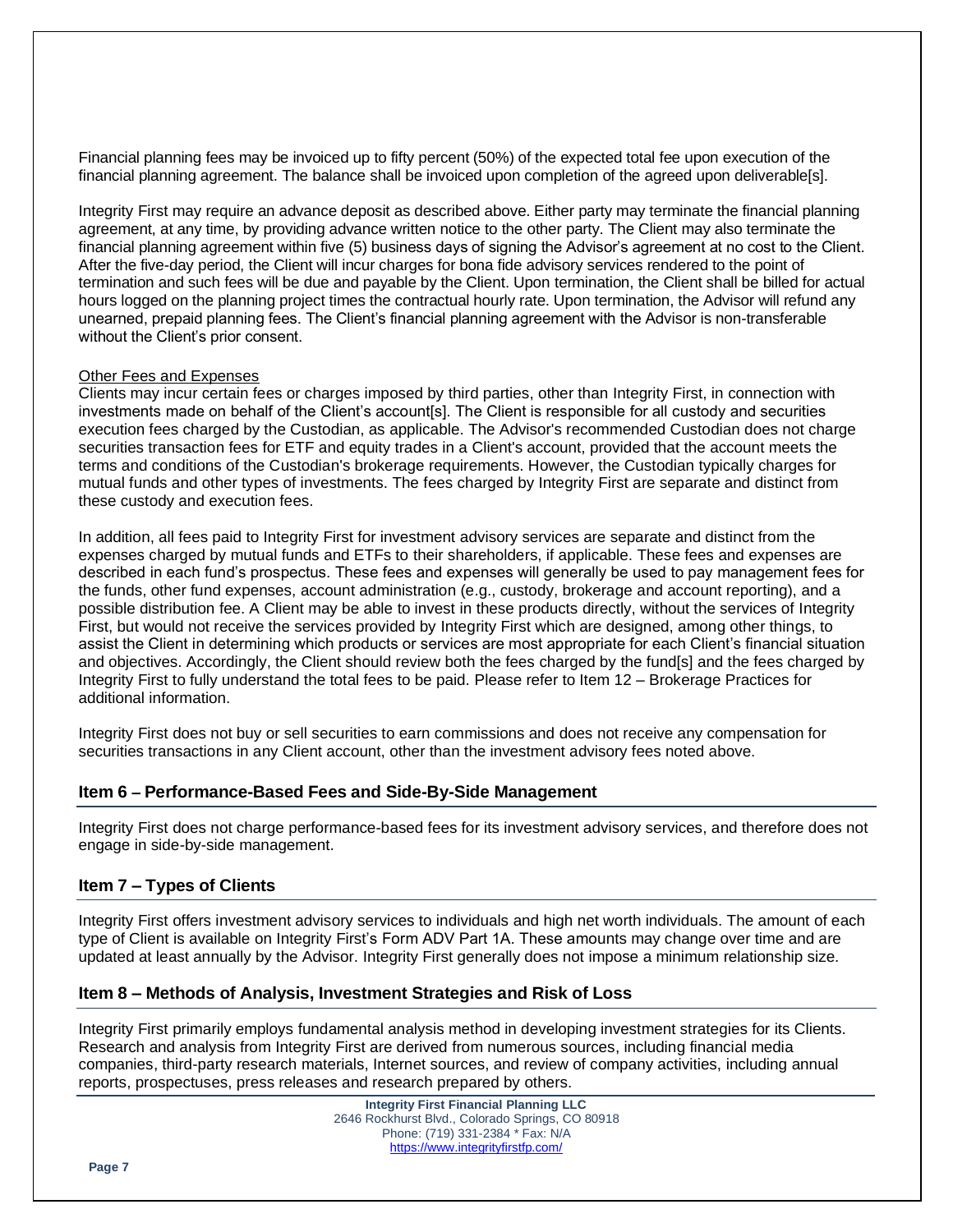*Fundamental analysis* utilizes economic and business indicators as investment selection criteria. This criteria consists generally of ratios and trends that may indicate the overall strength and financial viability of the entity being analyzed. Assets are deemed suitable if they meet certain criteria to indicate that they are a strong investment with a value discounted by the market. While this type of analysis helps the Advisor in evaluating a potential investment, it does not guarantee that the investment will increase in value. Assets meeting the investment criteria utilized in the fundamental analysis may lose value and may have negative investment performance. The Advisor monitors these economic indicators to determine if adjustments to strategic allocations are appropriate. More details on the Advisor's review process are included below in Item 13 – Review of Accounts.

As noted above, Integrity First generally employs a long-term investment strategy for its Clients, as consistent with their financial goals. Integrity First will typically hold all or a portion of a security for more than a year, but may hold for shorter periods for the purpose of rebalancing a portfolio or meeting the cash needs of Clients. At times, Integrity First may also buy and sell positions that are more short-term in nature, depending on the goals of the Client and/or the fundamentals of the security, sector or asset class.

Investing in securities involves certain investment risks. Securities may fluctuate in value or lose value. Clients should be prepared to bear the potential risk of loss. Integrity First will assist Clients in determining an appropriate strategy based on their tolerance for risk and other factors noted above. However, there is no guarantee that a Client will meet their investment goals.

While the methods of analysis help the Advisor in evaluating a potential investment, it does not guarantee that the investment will increase in value. Assets meeting the investment criteria utilized in these methods of analysis may lose value and may have negative investment performance. The Advisor monitors these economic indicators to determine if adjustments to strategic allocations are appropriate. More details on the Advisor's review process are included below in Item 13 – Review of Accounts.

Each Client engagement will entail a review of the Client's investment goals, financial situation, time horizon, tolerance for risk and other factors to develop an appropriate strategy for managing a Client's account. Client participation in this process, including full and accurate disclosure of requested information, is essential for the analysis of a Client's account[s]. The Advisor shall rely on the financial and other information provided by the Client or their designees without the duty or obligation to validate the accuracy and completeness of the provided information. It is the responsibility of the Client to inform the Advisor of any changes in financial condition, goals or other factors that may affect this analysis.

The risks associated with a particular strategy are provided to each Client in advance of investing Client accounts. The Advisor will work with each Client to determine their tolerance for risk as part of the portfolio construction process. The following are some of the risks associated with the Advisor's investment strategies:

#### Market Risks

The value of a Client's holdings may fluctuate in response to events specific to companies or markets, as well as economic, political, or social events in the U.S. and abroad. This risk is linked to the performance of the overall financial markets.

#### ETF Risks

The performance of ETFs is subject to market risk, including the possible loss of principal. The price of the ETFs will fluctuate with the price of the underlying securities that make up the funds. In addition, ETFs have a trading risk based on the loss of cost efficiency if the ETFs are traded actively and a liquidity risk if the ETFs has a large bidask spread and low trading volume. The price of an ETF fluctuates based upon the market movements and may dissociate from the index being tracked by the ETF or the price of the underlying investments. An ETF purchased or sold at one point in the day may have a different price than the same ETF purchased or sold a short time later.

#### Bond Risks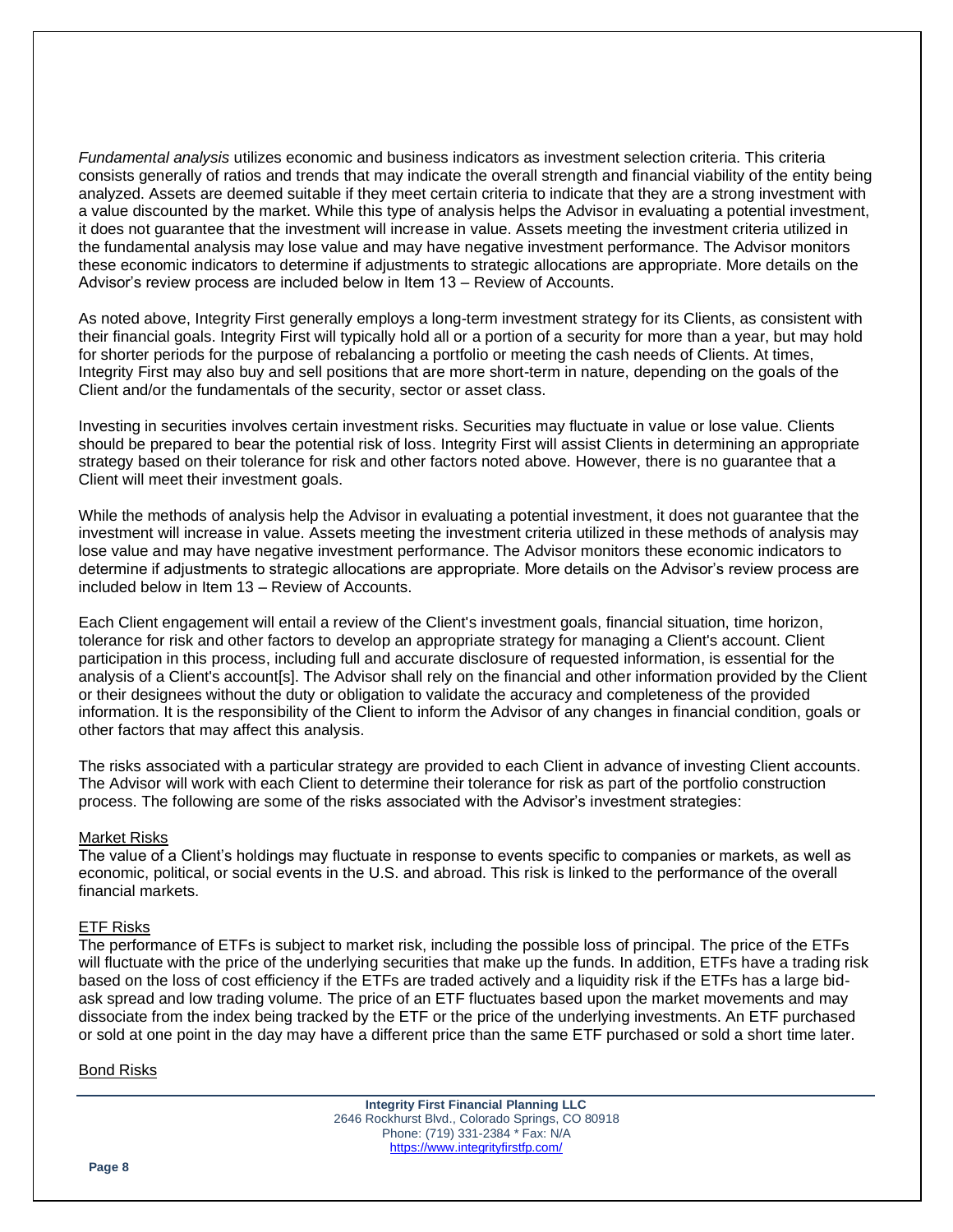Bond are subject to specific risks, including the following: (1) interest rate risks, i.e. the risk that bond prices will fall if interest rates rise, and vice versa, the risk depends on two things, the bond's time to maturity, and the coupon rate of the bond. (2) reinvestment risk, i.e. the risk that any profit gained must be reinvested at a lower rate than was previously being earned, (3) inflation risk, i.e. the risk that the cost of living and inflation increase at a rate that exceeds the income investment thereby decreasing the investor's rate of return, (4) credit default risk, i.e. the risk associated with purchasing a debt instrument which includes the possibility of the company defaulting on its repayment obligation, (5) rating downgrades, i.e. the risk associated with a rating agency's downgrade of the company's rating which impacts the investor's confidence in the company's ability to repay its debt and (6) Liquidity Risks, i.e. the risk that a bond may not be sold as quickly as there is no readily available market for the bond.

#### Mutual Fund Risks

The performance of open-end mutual funds is subject to market risk, including the possible loss of principal. The price of the open-end mutual funds will fluctuate with the value of the underlying securities that make up the funds. The price of a mutual fund is typically set daily therefore a mutual fund purchased at one point in the day will typically have the same price as a mutual fund purchased later that same day.

#### Real Estate Investment Trusts ("REITs")

Investing in Real Estate Investment Trusts ("REITs") involves certain distinct risks in addition to those risks associated with investing in the real estate industry in general. For Example, equity REITs may be affected by changes in the value of the underlying property owned by the REITs, while mortgage REITs may be affected by the quality of credit extended. REITs are subject to heavy cash flow dependency, default by borrowers and selfliquidation. REITs, especially mortgage REITs, are also subject to interest rate risk (i.e., as interest rates rise, the value of the REIT may decline).

**Past performance is not a guarantee of future returns. Investing in securities and other investments involve a risk of loss that each Client should understand and be willing to bear. Clients are reminded to discuss these risks with the Advisor.**

# **Item 9 – Disciplinary Information**

**There are no legal, regulatory or disciplinary events involving Integrity First or its owner.** Integrity First values the trust Clients place in the Advisor. The Advisor encourages Clients to perform the requisite due diligence on any advisor or service provider that the Client engages. The backgrounds of the Advisor or Advisory Persons are available on the Investment Adviser Public Disclosure website at www.adviserinfo.sec.gov by searching with the Advisor's firm name or CRD# 307515.

#### **Item 10 – Other Financial Industry Activities and Affiliations**

#### Financial Registration and Affiliations

The sole business of Integrity First is to provide advisory services to its Clients. Neither Integrity First nor its owner are involved in other business endeavors. Neither Integrity First nor Mr. Harvey has registrations or affiliations with a broker-dealer, futures commission merchant, commodity pool operator, or commodity-trading advisor.

#### Material Relationships No disclosures for this Item.

Selection of Other Advisors Integrity First does not select or recommend other investment advisors for its Clients.

> **Integrity First Financial Planning LLC** 2646 Rockhurst Blvd., Colorado Springs, CO 80918 Phone: (719) 331-2384 \* Fax: N/A https://www.integrityfirstfp.com/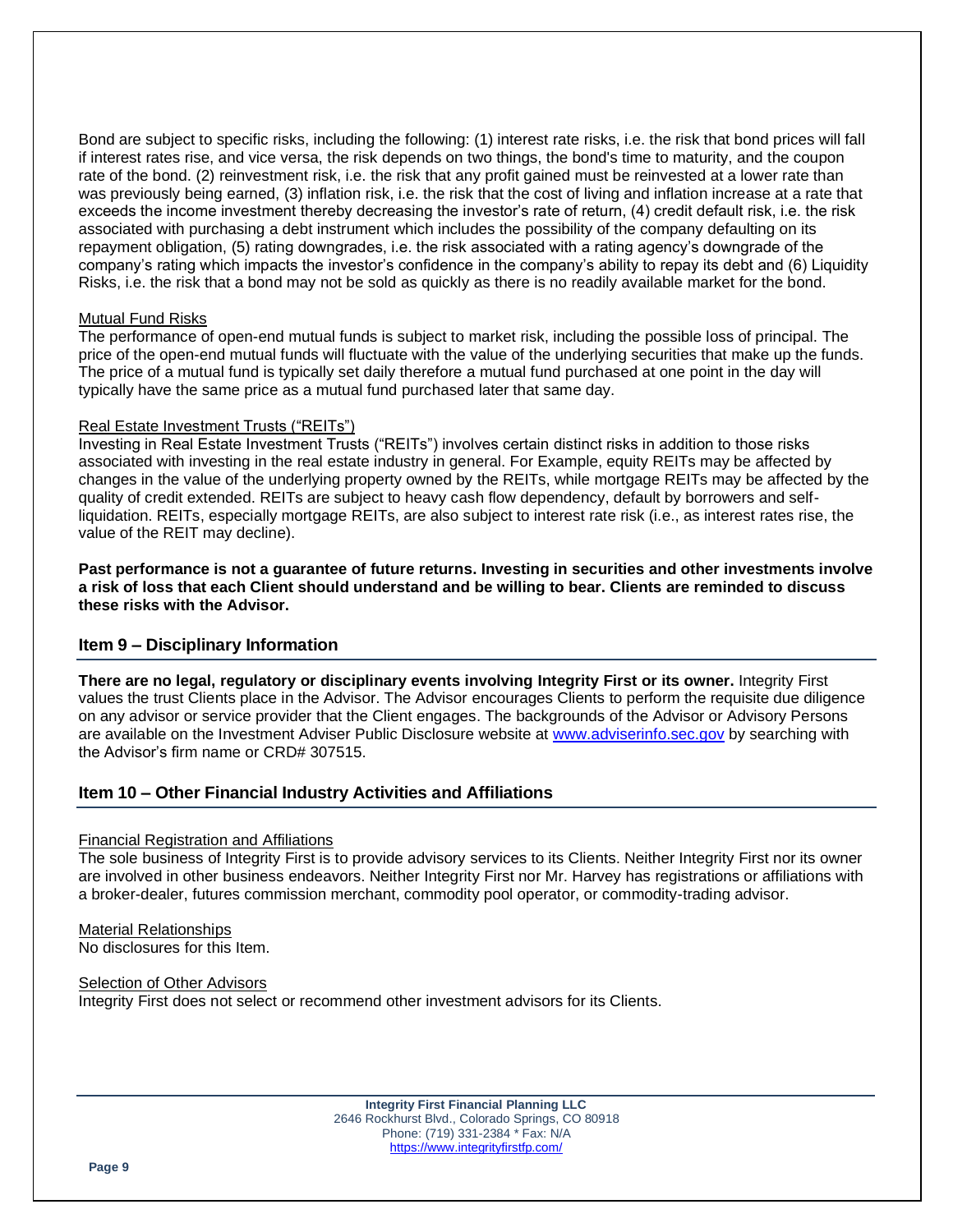# **Item 11 – Code of Ethics, Participation or Interest in Client Transactions and Personal Trading**

Integrity First has implemented a Code of Ethics (the "Code") that defines the Advisor's fiduciary commitment to each Client. This Code applies to all persons associated with Integrity First ("Supervised Persons"). The Code was developed to provide general ethical guidelines and specific instructions regarding the Advisor's duties to each Client. Integrity First and its Supervised Persons owe a duty of loyalty, fairness and good faith towards each Client. It is the obligation of Integrity First's Supervised Persons to adhere not only to the specific provisions of the Code, but also to the general principles that guide the Code. The Code covers a range of topics that address employee ethics and conflicts of interest. To request a copy of the Code, please contact the Advisor at (719) 331-2384 or via email at info@integrityfirstfp.com.

Integrity First allows Supervised Persons to purchase or sell the same securities that may be recommended to and purchased on behalf of Clients. Integrity First does not act as principal in any transactions. In addition, the Advisor does not act as the general partner of a fund, or advise an investment company. Integrity First does not have a material interest in any securities traded in Client accounts.

Integrity First allows Supervised Persons to purchase or sell the same securities that may be recommended to and purchased on behalf of Clients. Owning the same securities that are recommended (purchase or sell) to Clients presents a conflict of interest that, as fiduciaries, must be disclosed to Clients and mitigated through policies and procedures. As noted above, the Advisor has adopted the Code to address insider trading (material non-public information controls); gifts and entertainment; outside business activities and personal securities reporting. When trading for personal accounts, Supervised Persons have a conflict of interest if trading in the same securities. The fiduciary duty to act in the best interest of its Clients can be violated if personal trades are made with more advantageous terms than Client trades, or by trading based on material non-public information. This risk is mitigated by Integrity First conducting a coordinated review of personal accounts and the accounts of the Clients. The Advisor has also adopted written policies and procedures to detect the misuse of material, non-public information.

While Integrity First allows Supervised Persons to purchase or sell the same securities that may be recommended to and purchased on behalf of Clients, such trades are typically aggregated with Client orders or traded afterwards. **At no time will Integrity First, or any Supervised Person of Integrity First, transact in any security to the detriment of any Client.**

# **Item 12 – Brokerage Practices**

Integrity First does not have discretionary authority to select the broker-dealer/custodian for custody and execution services. The Client will engage the broker-dealer/custodian (herein the "Custodian") to safeguard Client assets and authorize Integrity First to direct trades to the Custodian as agreed upon in the investment advisory agreement. Further, Integrity First does not have the discretionary authority to negotiate commissions on behalf of Clients on a trade-by-trade basis.

Where Integrity First does not exercise discretion over the selection of the Custodian, it may recommend the Custodian to Clients for custody and execution services. Clients are not obligated to use the Custodian recommended by the Advisor and will not incur any extra fee or cost associated with using a custodian not recommended by Integrity First. However, the Advisor may be limited in the services it can provide if the recommended Custodian is not engaged. Integrity First may recommend the Custodian based on criteria such as, but not limited to, reasonableness of commissions charged to the Client, services made available to the Client, and its reputation and/or the location of the Custodian's offices.

Integrity First will generally recommend that Clients engage with Altruist Financial LLC ("Altruist"), an unaffiliated SEC-registered broker dealer and FINRA/SPIC member, as the introducing broker to Apex Clearing Corporation, an unaffiliated SEC-registered broker deal and FINRA/SPIC member, as the clients' custodian. The Advisor receives the benefit of no commissions or transaction fees, fully digital account opening, a large variety of security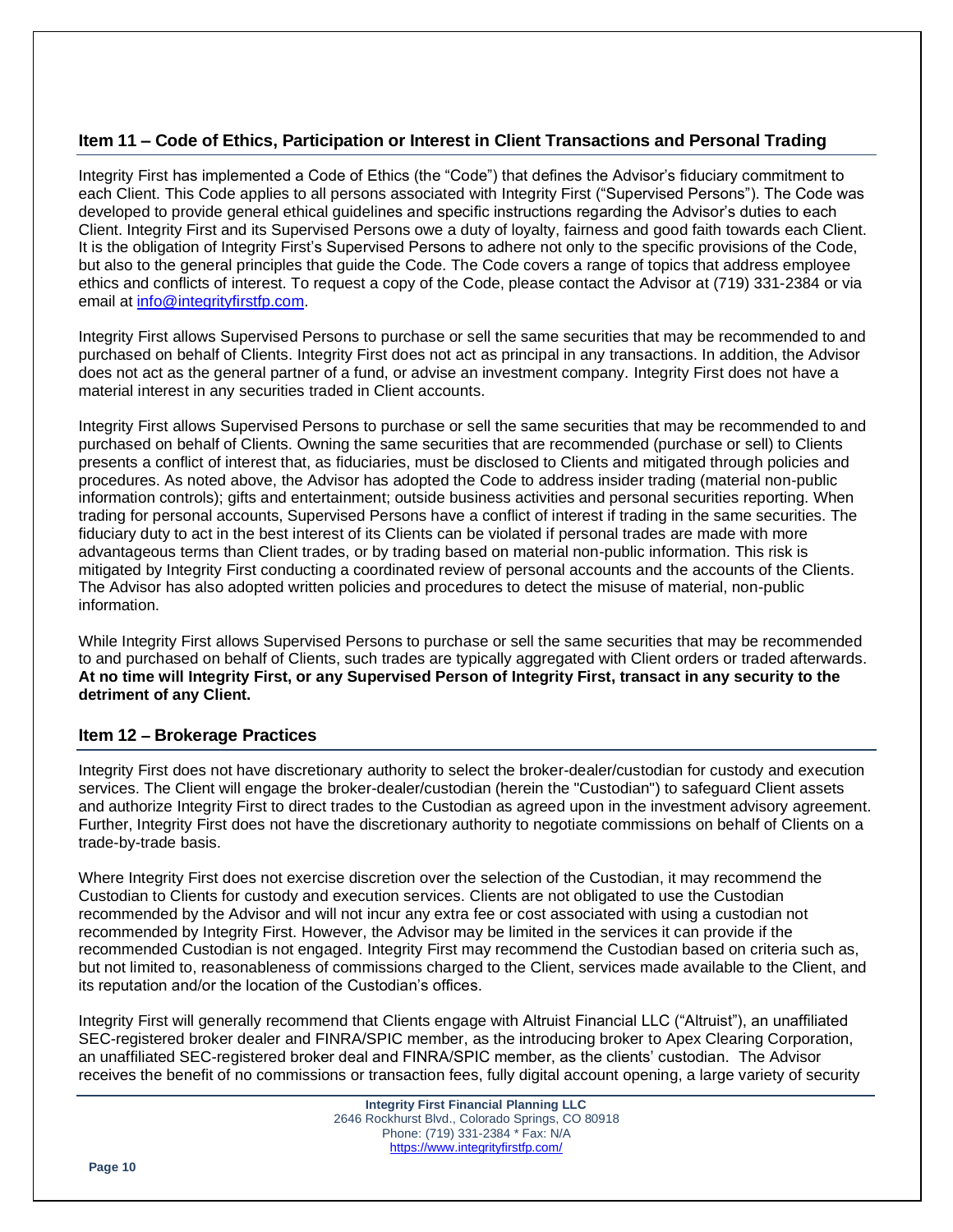options and complete integration with software tools. Integrity First does not receive any research or other softdollar benefit by nature from its relationship with Altruist. Integrity First does not receive any referrals in exchange for recommending Altruist as a broker dealer.

The following are additional details regarding the brokerage practices of the Advisor:

*1. Soft Dollars -* Soft dollars are revenue programs offered by broker-dealers/custodians whereby an advisor enters into an agreement to place security trades with a broker-dealer/custodian in exchange for research and other services. **Integrity First does not participate in soft dollar programs sponsored or offered by any broker-dealer/custodian. However, the Advisor receives certain economic benefits from the Custodian.** 

*2. Brokerage Referrals -* Integrity First does not receive any compensation from any third party in connection with the recommendation for establishing an account.

*3. Directed Brokerage -* All Clients are serviced on a "directed brokerage basis", where Integrity First will place trades within the established account[s] at the Custodian designated by the Client. Further, all Client accounts are traded within their respective account[s]. The Advisor will not engage in any principal transactions (i.e., trade of any security from or to the Advisor's own account) or cross transactions with other Client accounts (i.e., purchase of a security into one Client account from another Client's account[s]). Integrity First will not be obligated to select competitive bids on securities transactions and does not have an obligation to seek the lowest available transaction costs. These costs are determined by the Custodian.

The primary objective in placing orders for the purchase and sale of securities for Client accounts is to obtain the most favorable net results taking into account such factors as 1) price, 2) size of the order, 3) difficulty of execution, 4) confidentiality and 5) skill required of the Custodian. Integrity First will execute its transactions through the Custodian as authorized by the Client. Integrity First may aggregate orders in a block trade or trades when securities are purchased or sold through the Custodian for multiple (discretionary) accounts in the same trading day. If a block trade cannot be executed in full at the same price or time, the securities actually purchased or sold by the close of each business day must be allocated in a manner that is consistent with the initial pre-allocation or other written statement. This must be done in a way that does not consistently advantage or disadvantage any particular Clients' accounts.

# **Item 13 – Review of Accounts**

Securities in Client accounts are monitored on a regular and continuous basis by James Harvey, Chief Compliance Officer of Integrity First. Formal reviews are generally conducted at least annually or more frequently depending on the needs of the Client.

In addition to the investment monitoring noted in Item 13.A., each Client account shall be reviewed at least annually. Reviews may be conducted more frequently at the Client's request. Accounts may be reviewed as a result of major changes in economic conditions, known changes in the Client's financial situation, and/or large deposits or withdrawals in the Client's account[s]. The Client is encouraged to notify Integrity First if changes occur in the Client's personal financial situation that might adversely affect the Client's investment plan. Additional reviews may be triggered by material market, economic or political events.

The Client will receive brokerage statements no less than quarterly from the Custodian. These brokerage statements are sent directly from the Custodian to the Client. The Client may also establish electronic access to the Custodian's website so that the Client may view these reports and their account activity. Client brokerage statements will include all positions, transactions and fees relating to the Client's account[s]. The Advisor may also provide Clients with periodic reports regarding their holdings, allocations, and performance.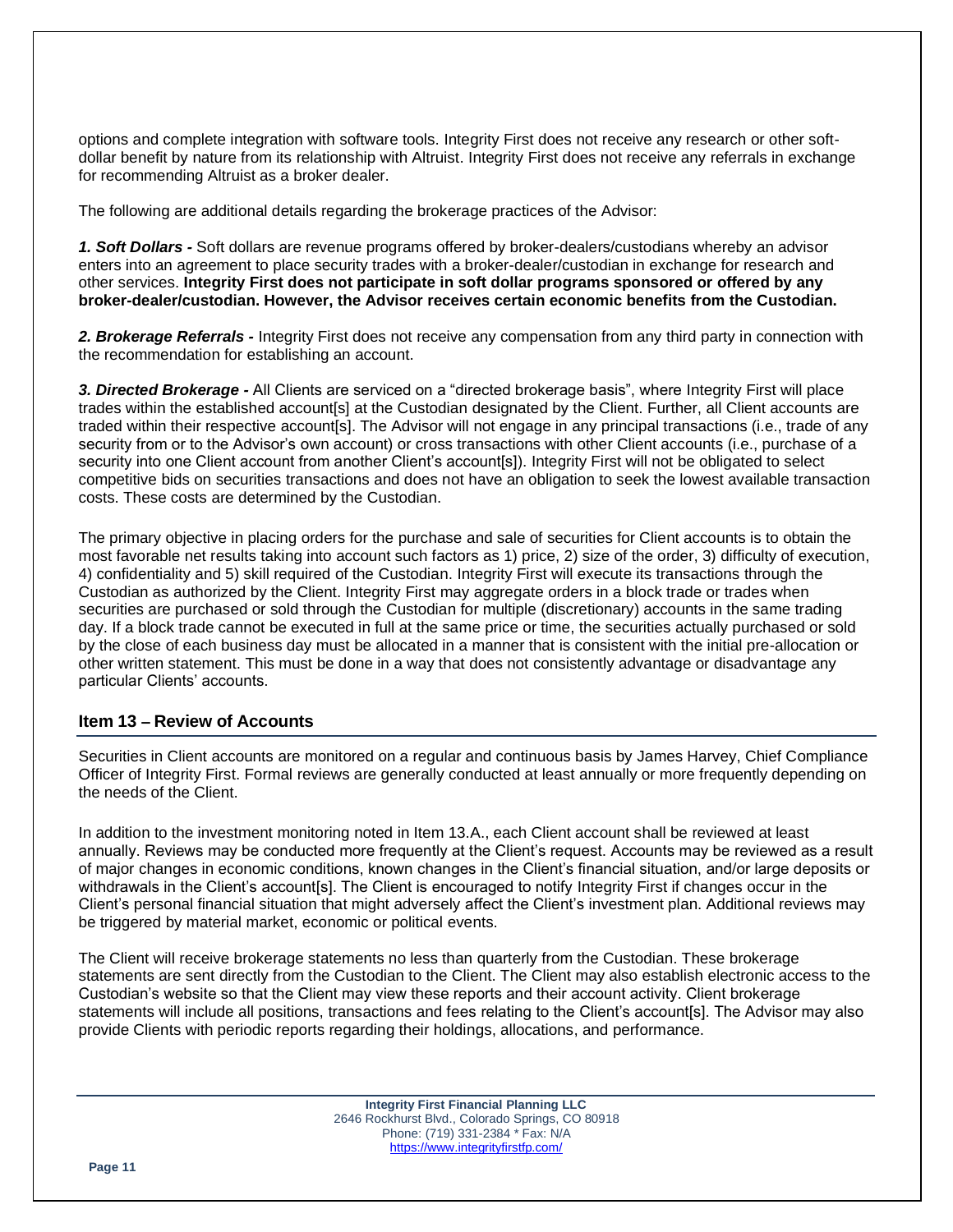# **Item 14 – Client Referrals and Other Compensation**

Integrity First is a fee-based advisory firm, that is compensated solely by its Clients and not from any investment product. Integrity First does not receive commissions or other compensation from product sponsors, broker-dealers or any un-related third party. Integrity First may refer Clients to various unaffiliated, non-advisory professionals (e.g. attorneys, accountants, estate planners) to provide certain financial services necessary to meet the goals of its Clients. Likewise, Integrity First may receive non-compensated referrals of new Clients from various third-parties. Integrity First does not engage paid solicitors for Client referrals.

# **Item 15 – Custody**

Integrity First does not accept or maintain custody of any Client accounts, except for the authorized deduction of the Advisor's fees from the Client's account[s]. Clients will be provided with a statement, at least quarterly, from the Custodian reflecting deduction of the investment management fee. In addition, the Advisor will provide the Client an invoice itemizing the fee and the methodology used to calculate the fee. For more information about fees, please see Item 5 – Fees and Compensation. All Clients must place their assets with a "qualified custodian". Clients are required to engage the Custodian to retain their funds and securities and direct Integrity First to utilize that Custodian for the Client's security transactions. Clients should review statements provided by the Custodian and compare to any reports provided by Integrity First to ensure accuracy, as the Custodian does not perform this review. For more information about custodians and brokerage practices, see Item 12 – Brokerage Practices.

If the Client gives the Advisor authority to move money from one account to another account, the Advisor may have custody of those assets. In order to avoid additional regulatory requirements, the Custodian and the Advisor have adopted safeguards to ensure that the money movements are completed in accordance with the Client's instructions.

#### **Item 16 – Investment Discretion**

Integrity First generally has discretion over the selection and amount of securities to be bought or sold in Client accounts without obtaining prior consent or approval from the Client. However, these purchases or sales may be subject to specified investment objectives, guidelines, or limitations previously set forth by the Client and agreed to by Integrity First. Discretionary authority will only be authorized upon full disclosure to the Client. The granting of such authority will be evidenced by the Client's execution of an investment advisory agreement containing all applicable limitations to such authority. All discretionary trades made by Integrity First will be in accordance with each Client's investment objectives and goals.

#### **Item 17 – Voting Client Securities**

Integrity First does not accept proxy-voting responsibility for any Client. Clients will receive proxy statements directly from the Custodian. The Advisor will assist in answering questions relating to proxies, however, the Client retains the sole responsibility for proxy decisions and voting.

#### **Item 18 – Financial Information**

Neither Integrity First, nor its management, have any adverse financial situations that would reasonably impair the ability of Integrity First to meet all obligations to its Clients. Neither Integrity First, nor any of its Advisory Persons, have been subject to a bankruptcy or financial compromise. Integrity First is not required to deliver a balance sheet along with this Disclosure Brochure as the Advisor does not collect advance fees of \$500 or more for services to be performed six months or more in the future.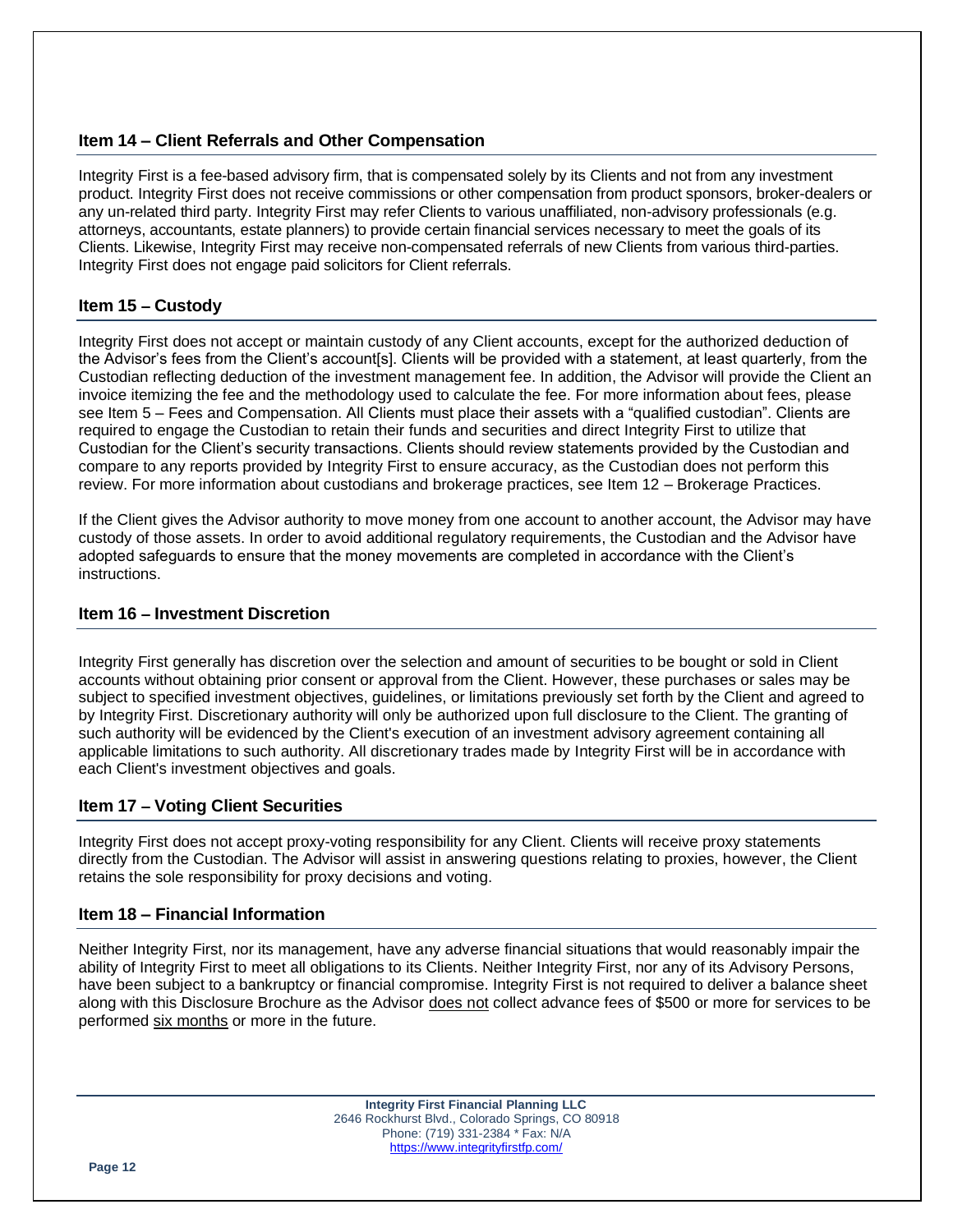# **Item 19 – Requirements for State Registered Advisors**

The Principal Officer of Integrity First is James F. Harvey. Information regarding the formal education and background of Mr. Harvey is included in his Form ADV 2B – Brochure Supplement below.

Mr. Harvey is dedicated to the investment advisory activities of Integrity First's Clients. Mr. Harvey does not have any other business activities.

Integrity First does not charge performance-based fees for its investment advisory services. The fees charged by Integrity First are as described in Item 5 – Fees and Compensation above and are not based upon the capital appreciation of the funds or securities held by any Client.

*There are no legal, civil or disciplinary events to disclose regarding Integrity First or Mr. Harvey.* Neither Integrity First nor Mr. Harvey have ever been involved in any regulatory, civil or criminal action. There have been no client complaints, lawsuits, arbitration claims or administrative proceedings against Integrity First or Mr. Harvey.

Securities laws require an advisor to disclose any instances where the advisor or its advisory persons have been found liable in a legal, regulatory, civil or arbitration matter that alleges violation of securities and other statutes; fraud; false statements or omissions; theft, embezzlement or wrongful taking of property; bribery, forgery, counterfeiting, or extortion; and/or dishonest, unfair or unethical practices. As previously noted, there are no legal, civil or disciplinary events to disclose regarding Integrity First or Mr. Harvey.

Neither Integrity First nor Mr. Harvey have any relationships or arrangements with issuers of securities.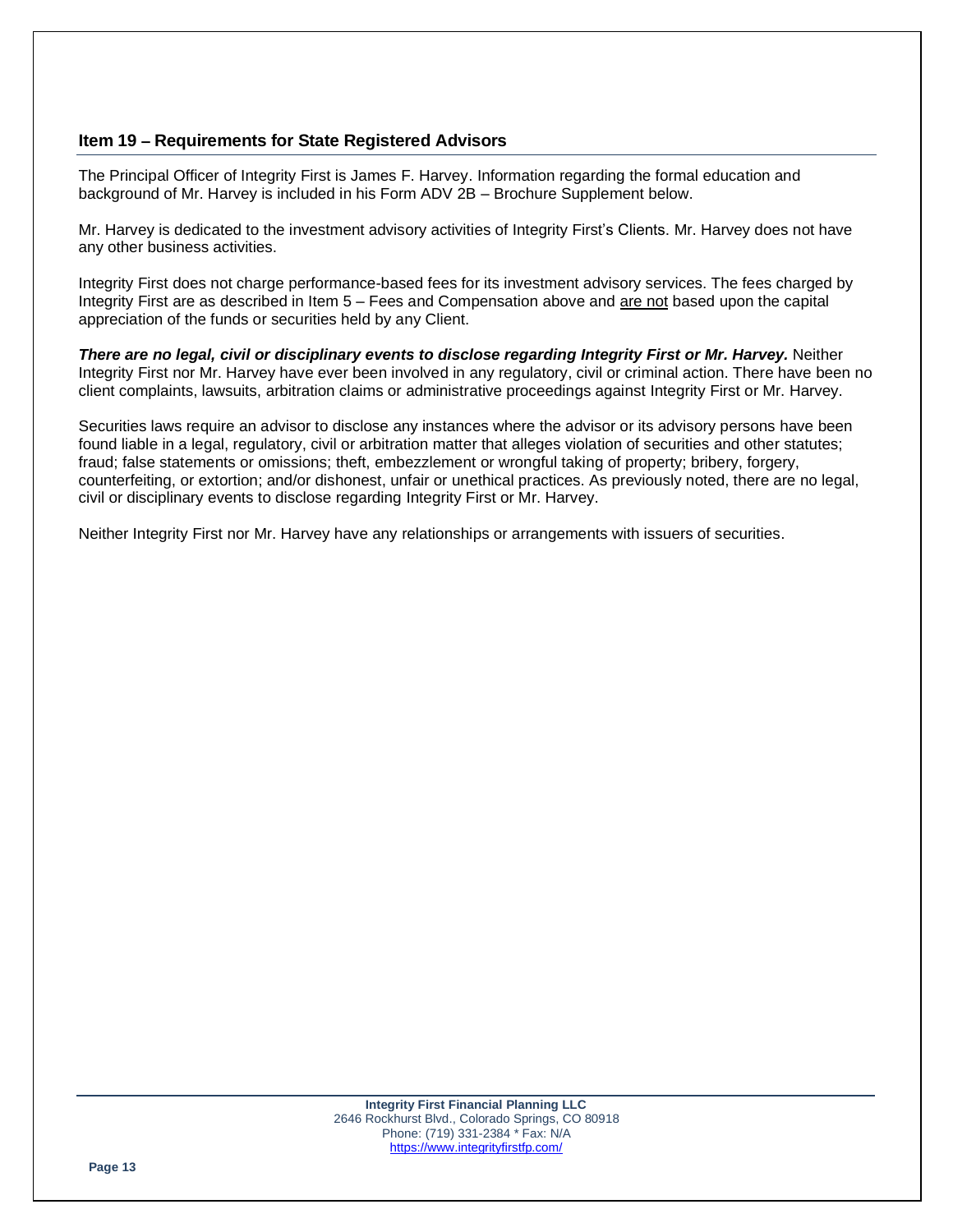# **Form ADV Part 2B – Brochure Supplement**

**for**

# **James Harvey, CFP®, CPA Chief Executive Officer and Chief Compliance Officer**

# **Effective: January 25, 2022**

This Form ADV 2B ("Brochure Supplement") provides information about the background and qualifications of James Harvey (CRD# 7225598) in addition to the information contained in the Integrity First Financial Planning LLC ("Integrity First" or the "Advisor", CRD# 307515) Disclosure Brochure. If you have not received a copy of the Disclosure Brochure or if you have any questions about the contents of the Integrity First Disclosure Brochure or this Brochure Supplement, please contact us at (719) 331-2384 or by email at info@integrityfirstfp.com.

Additional information about Mr. Harvey is available on the SEC's Investment Adviser Public Disclosure website at www.adviserinfo.sec.gov by searching with his full name or his Individual CRD# 7225598.

> **Integrity First Financial Planning LLC** 2646 Rockhurst Blvd., Colorado Springs, CO 80918 Phone: (719) 331-2384 \* Fax: N/A https://www.integrityfirstfp.com/

**Page 14**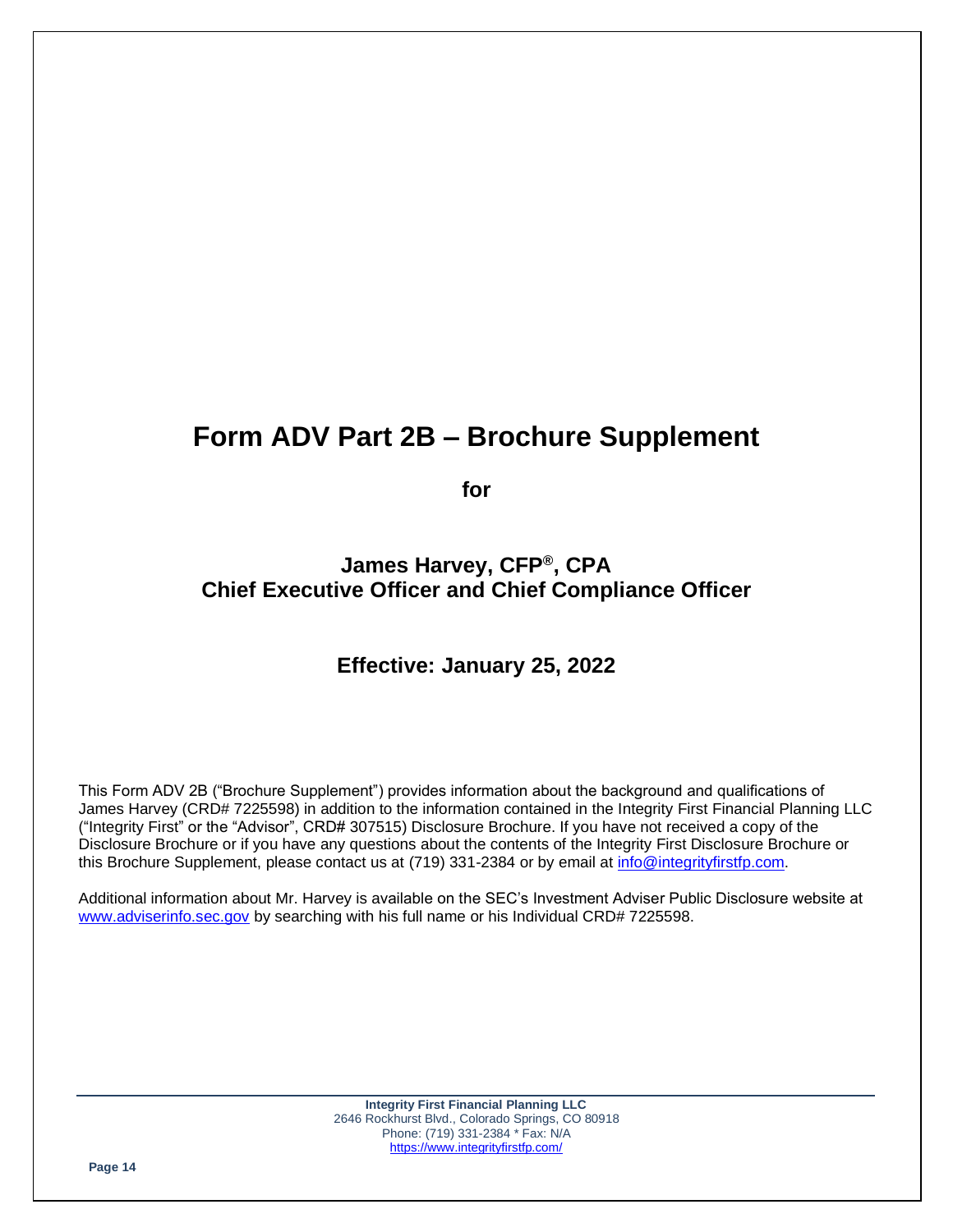# **Item 2 – Educational Background and Business Experience**

James Harvey, CPA, CFP®, born in 1960, is dedicated to advising Clients of Integrity First as the Chief Executive Officer and Chief Compliance Officer. Mr. Harvey earned a Bachelor's of Science in Business Administration (Accounting) from Adam's State University in 1983. Additional information regarding Mr. Harvey's employment history is included below.

#### **Employment History:**

| Chief Executive Officer, Chief Compliance Officer, Integrity First Financial Planning LLC | 04/2020 to Present |
|-------------------------------------------------------------------------------------------|--------------------|
| Retired                                                                                   | 03/2019 to 04/2020 |
| Chief Financial Officer, USA Swimming, Inc.                                               | 11/2001 to 03/2019 |

### CERTIFIED FINANCIAL PLANNER™ ("CFP®")

The CERTIFIED FINANCIAL PLANNER™, CFP<sup>®,</sup> and federally registered CFP<sup>®</sup> (with flame design) marks (collectively, the "CFP® marks") are professional certification marks granted in the United States by CERTIFIED FINANCIAL PLANNER™ Board of Standards, Inc. ("CFP Board").

The CFP® certification is a voluntary certification; no federal or state law or regulation requires financial planners to hold CFP® certification. It is recognized in the United States and a number of other countries for its (1) high standard of professional education; (2) stringent code of conduct and standards of practice; and (3) ethical requirements that govern professional engagements with clients. Currently, more than 87,000 individuals have obtained CFP® certification in the United States.

To attain the right to use the CFP® marks, an individual must satisfactorily fulfill the following requirements:

- *Education* Complete an advanced college-level course of study addressing the financial planning subject areas that CFP Board's studies have determined as necessary for the competent and professional delivery of financial planning services, and attain a Bachelor's Degree from a regionally accredited United States college or university (or its equivalent from a foreign university). CFP Board's financial planning subject areas include insurance planning and risk management, employee benefits planning, investment planning, income tax planning, retirement planning, and estate planning;
- *Examination* Pass the comprehensive CFP® Certification Examination. The examination includes case studies and client scenarios designed to test one's ability to correctly diagnose financial planning issues and apply one's knowledge of financial planning to real-world circumstances;
- *Experience* Complete at least three years of full-time financial planning-related experience (or the equivalent, measured as 2,000 hours per year); and
- *Ethics* Agree to be bound by CFP Board's *Standards of Professional Conduct*, a set of documents outlining the ethical and practice standards for CFP® professionals.

Individuals who become certified must complete the following ongoing education and ethics requirements in order to maintain the right to continue to use the CFP® marks:

- *Continuing Education* Complete 30 hours of continuing education hours every two years, including two hours on the *Code of Ethics* and other parts of the *Standards of Professional Conduct*, to maintain competence and keep up with developments in the financial planning field; and
- *Ethics* Renew an agreement to be bound by the *Standards of Professional Conduct.* The *Standards* prominently require that CFP® professionals provide financial planning services at a fiduciary standard of care. This means CFP<sup>®</sup> professionals must provide financial planning services in the best interests of their clients.

CFP® professionals who fail to comply with the above standards and requirements may be subject to CFP Board's enforcement process, which could result in suspension or permanent revocation of their CFP®.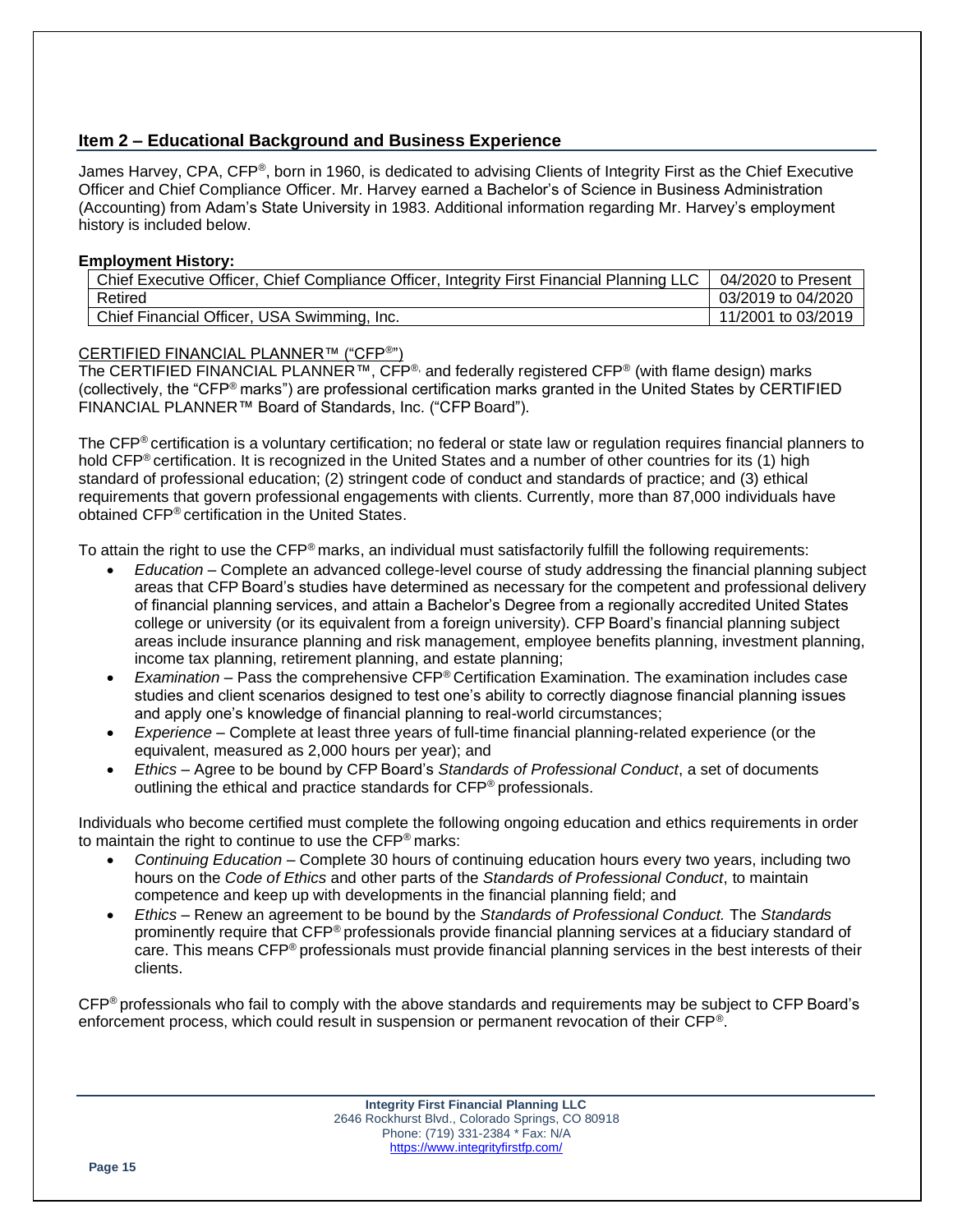# Certified Public Accountant™ ("CPA")

CPAs are licensed and regulated by their state boards of accountancy. While state laws and regulations vary, the education, experience and testing requirements for licensure as a CPA generally include minimum college education (typically 150 credit hours with at least a baccalaureate degree and a concentration in accounting), minimum experience levels (most states require at least one year of experience providing services that involve the use of accounting, attest, compilation, management advisory, financial advisory, tax or consulting skills, all of which must be achieved under the supervision of or verification by a CPA), and successful passage of the Uniform CPA Examination. In order to maintain a CPA license, states generally require the completion of 40 hours of continuing professional education (CPE) each year (or 80 hours over a two-year period or 120 hours over a three-year period). Additionally, all American Institute of Certified Public Accountants™ (AICPA®) members are required to follow a rigorous Code of Professional Conduct which requires that they act with integrity, objectivity, due care, competence, fully disclose any conflicts of interest (and obtain client consent if a conflict exists), maintain client confidentiality, disclose to the client any commission or referral fees, and serve the public interest when providing financial services. The vast majority of state boards of accountancy have adopted the AICPA's<sup>®</sup> Code of Professional Conduct within their state accountancy laws or have created their own.

# **Item 3 – Disciplinary Information**

*There are no legal, civil or disciplinary events to disclose regarding Mr. Harvey.* Mr. Harvey has never been involved in any regulatory, civil or criminal action. There have been no client complaints, lawsuits, arbitration claims or administrative proceedings against Mr. Harvey.

Securities laws require an advisor to disclose any instances where the advisor or its advisory persons have been found liable in a legal, regulatory, civil or arbitration matter that alleges violation of securities and other statutes; fraud; false statements or omissions; theft, embezzlement or wrongful taking of property; bribery, forgery, counterfeiting, or extortion; and/or dishonest, unfair or unethical practices. *As previously noted, there are no legal, civil or disciplinary events to disclose regarding Mr. Harvey.*

However, we do encourage you to independently view the background of Mr. Harvey on the Investment Adviser Public Disclosure website at www.adviserinfo.sec.gov by searching with his full name or his Individual CRD# 7225598.

# **Item 4 – Other Business Activities**

Mr. Harvey is dedicated to the investment advisory activities of Integrity First's Clients. Mr. Harvey does not have any other business activities.

# **Item 5 – Additional Compensation**

Mr. Harvey is dedicated to the investment advisory activities of Integrity First's Clients. Mr. Harvey does not receive any additional forms of compensation.

#### **Item 6 – Supervision**

Mr. Harvey serves as the Chief Executive Officer and Chief Compliance Officer of Integrity First. Mr. Harvey can be reached at (719) 331-2384.

# **Item 7 – Requirements for State Registered Advisors**

State regulations require disclosure if any Supervised Person of the Advisor is subject to:

- 1. An award or otherwise being found liable in an arbitration claim alleging damages in excess of \$2,500, involving any of the following:
	- a. an investment or an investment-related business or activity;
	- b. fraud, false statement(s), or omissions;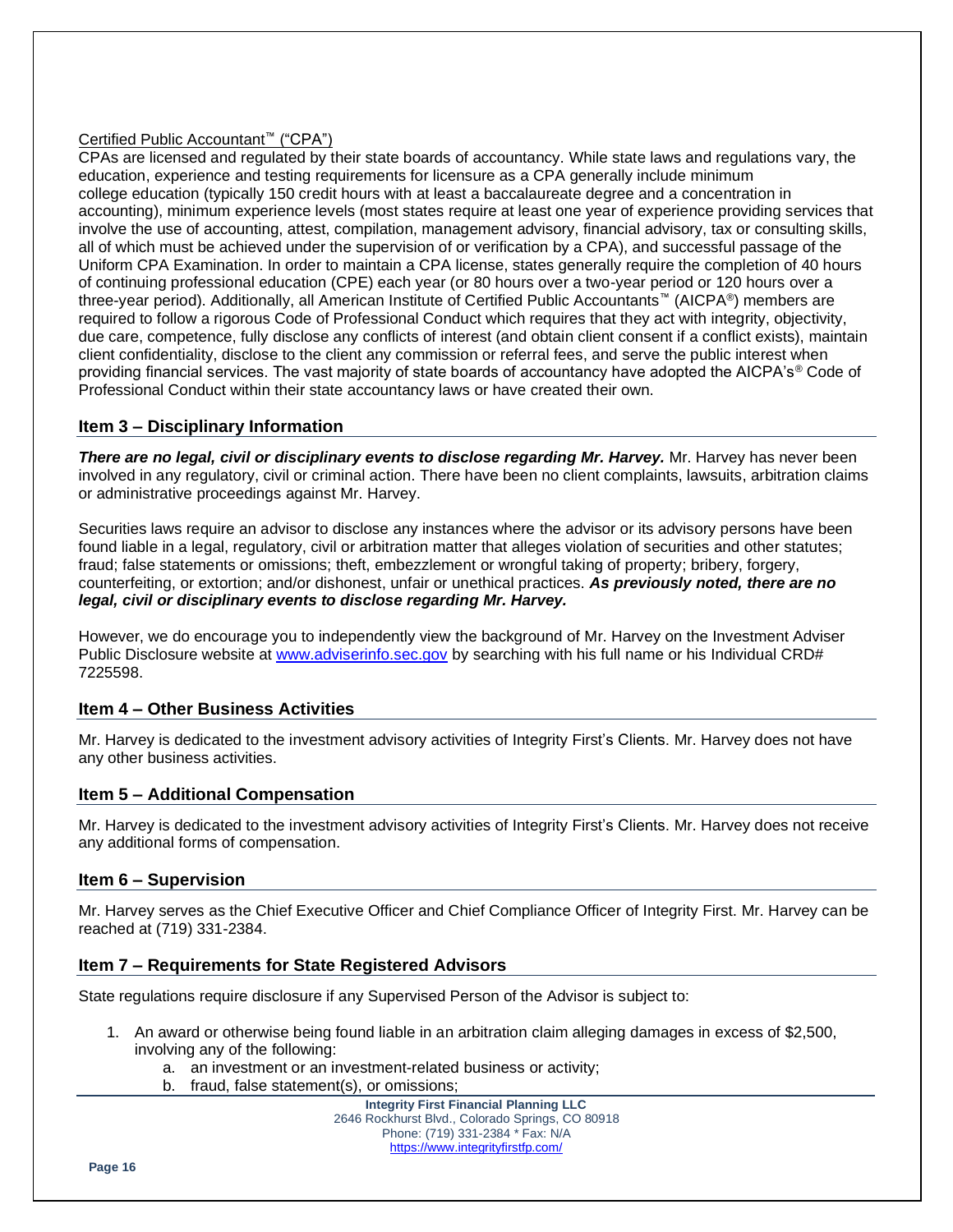- c. theft, embezzlement, or other wrongful taking of property;
- d. bribery, forgery, counterfeiting, or extortion; or
- e. dishonest, unfair, or unethical practices.
- 2. An award or otherwise being found liable in a civil, self-regulatory organization, or administrative proceeding involving any of the following:
	- a. an investment or an investment-related business or activity;
	- b. fraud, false statement(s), or omissions;
	- c. theft, embezzlement, or other wrongful taking of property;
	- d. bribery, forgery, counterfeiting, or extortion; or
	- e. dishonest, unfair, or unethical practices.

Mr. Harvey does not have any disclosures to make regarding this Item.

If a Supervised Person has been the subject of a bankruptcy petition, that fact and the details must be disclosed.

Mr. Harvey does not have any disclosures to make regarding this Item.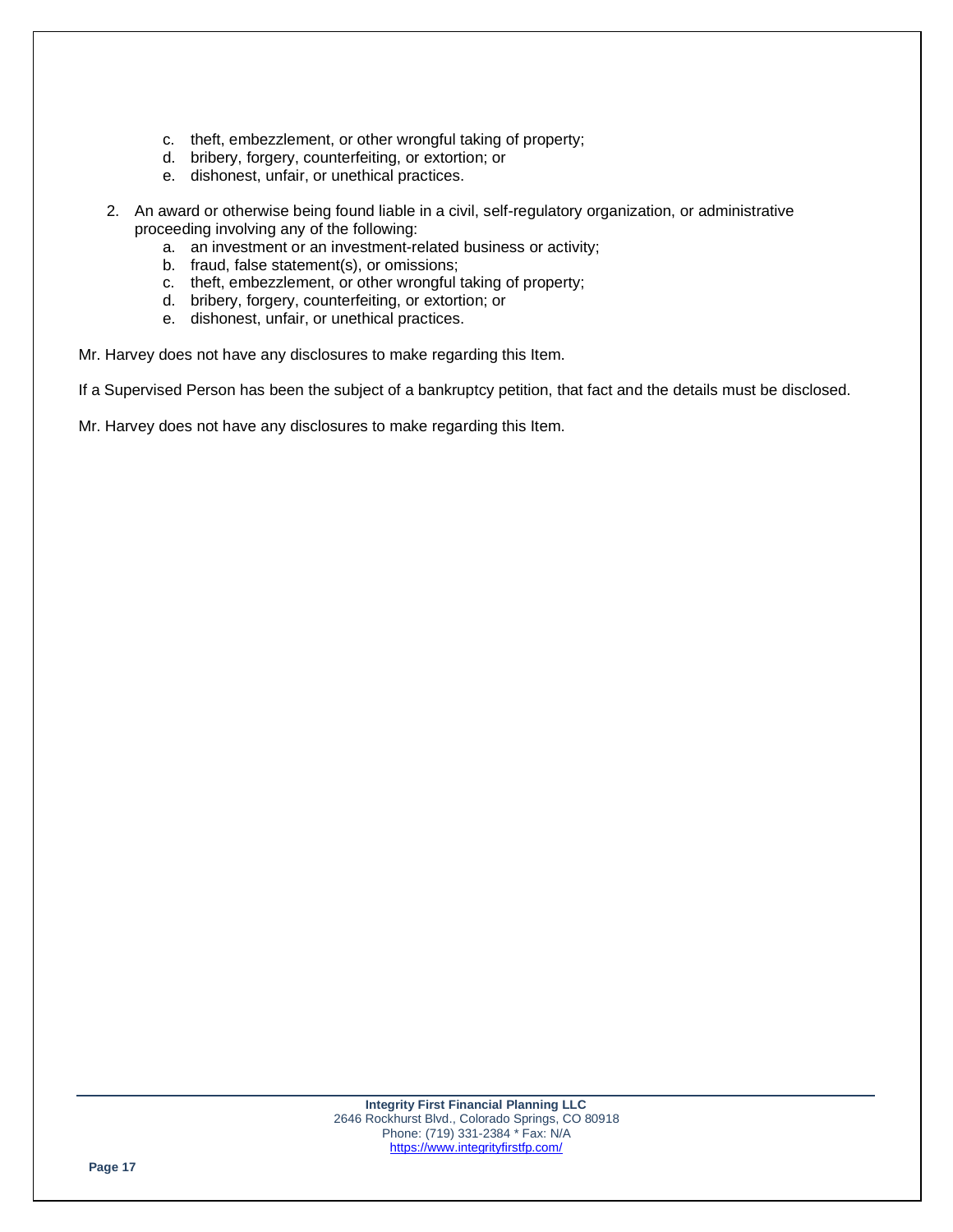# **Privacy Policy**

Effective: January 25, 2022

#### **Our Commitment to You**

Integrity First Financial Planning LLC ("Integrity First" or the "Advisor") is committed to safeguarding the use of personal information of our Clients (also referred to as "you" and "your") that we obtain as your Investment Advisor, as described here in our Privacy Policy ("Policy").

Our relationship with you is our most important asset. We understand that you have entrusted us with your private information, and we do everything that we can to maintain that trust. Integrity First (also referred to as "we", "our" and "us") protects the security and confidentiality of the personal information we have and implements controls to ensure that such information is used for proper business purposes in connection with the management or servicing of our relationship with you.

Integrity First does not sell your non-public personal information to anyone. Nor do we provide such information to others except for discrete and reasonable business purposes in connection with the servicing and management of our relationship with you, as discussed below.

Details of our approach to privacy and how your personal non-public information is collected and used are set forth in this Policy.

#### **Why you need to know?**

Registered Investment Advisors ("RIAs") must share some of your personal information in the course of servicing your account. Federal and State laws give you the right to limit some of this sharing and require RIAs to disclose how we collect, share, and protect your personal information.

#### **What information do we collect from you?**

| Driver's license number                            | Date of birth                   |
|----------------------------------------------------|---------------------------------|
| Social security or taxpayer identification number  | Assets and liabilities          |
| Name, address and phone number[s]                  | Income and expenses             |
| E-mail address[es]                                 | Investment activity             |
| Account information (including other institutions) | Investment experience and goals |

#### **What Information do we collect from other sources?**

| Custody, brokerage and advisory agreements    | Account applications and forms                         |
|-----------------------------------------------|--------------------------------------------------------|
| Other advisory agreements and legal documents | Investment questionnaires and suitability<br>documents |
| Transactional information with us or others   | Other information needed to service account            |

#### **How do we protect your information?**

To safeguard your personal information from unauthorized access and use we maintain physical, procedural and electronic security measures. These include such safeguards as secure passwords, encrypted file storage and a secure office environment. Our technology vendors provide security and access control over personal information and have policies over the transmission of data. Our associates are trained on their responsibilities to protect Client's personal information.

We require third parties that assist in providing our services to you to protect the personal information they receive from us.

> **Integrity First Financial Planning LLC** 2646 Rockhurst Blvd., Colorado Springs, CO 80918 Phone: (719) 331-2384 \* Fax: N/A https://www.integrityfirstfp.com/

**Page 18**